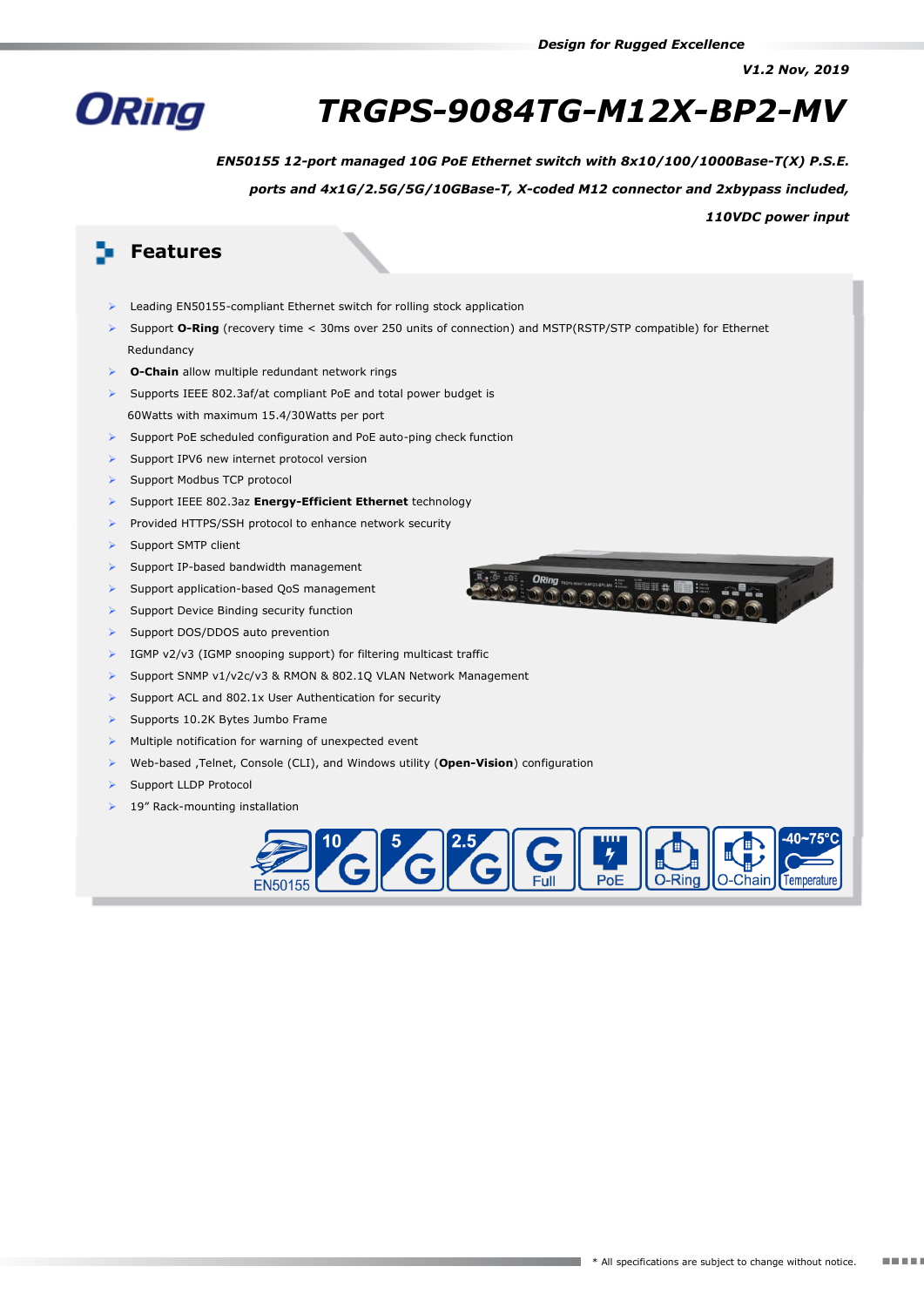#### **Introduction Introduction**

ORing's TransporterTM series managed Ethernet switches are designed for industrial applications such as rolling stock, vehicle, and railway. The TRGPS-9084TG-M12X-BP2-MV, which is compliant with the EN50155 standard, is a managed 10G Redundant Ring Ethernet switch with 8x10/100/1000Base-T(X) P.S.E. ports and 4x1G/2.5G/5G/10GBase-T ports which is specifically designed for the toughest and fully compliant with EN50155 requirement. The switch support Ethernet Redundancy protocol, **O-Ring** (recovery time < 30ms over 250 units of connection), O-Chain and MSTP (RSTP/STP compatible) can protect your mission-critical applications from network interruptions or temporary malfunctions with its fast recovery technology. It is specifically designed for the toughest industrial environments. TRGPS-9084TG-M12X-BP2-MV EN50155 Ethernet switch uses M12 connectors to ensure tight, robust connections, and guarantee reliable operation against environmental disturbances, such as vibration and shock. TRGPS-9084TG-M12X-BP2-MV also support Power over Ethernet, a system to transmit electrical power up to **30 watts**, along with data, to remote devices over standard [twisted-pair](http://en.wikipedia.org/wiki/Twisted-pair) cable in an [Ethernet](http://en.wikipedia.org/wiki/Ethernet) network. Each

TRGPS-9084TG-M12X-BP2-MV switch has 8x10/100/1000Base-T(X) P.S.E. (Power Sourcing Equipment) ports. P.S.E. is a device [\(switch](http://en.wikipedia.org/wiki/Network_Switch) or [hub](http://en.wikipedia.org/wiki/Network_hub) for instance) that will provide power in a PoE connection. And support wide operating temperature from -40 oC to 75 oC. TRGPS-9084TG-M12X-BP2-MV can also be managed centralized and convenient by Open-Vision, Except the Web-based interface, Telnet and console (CLI) configuration. Therefore, the switch is one of the most reliable choice for highly-managed and Ethernet application.

- **O-Ring:** O-Ring is ORing's proprietary redundant ring technology, with recovery time of less 30 milliseconds and up to 250 nodes. The O-Ring redundant ring technology can protect mission-critical application from network interruptions or temporary malfunction with its fast recover technology.
- **O-Chain:** O-Chain is the revolutionary network redundancy technology that provides the add-on network redundancy topology for any backbone network, O-Chain allows multiple redundant network rings of different redundancy protocols to join and function together as a larger and more robust compound network topology. O-Chain providing ease-of-use while maximizing fault-recovery swiftness, flexibility, compatibility, and cost-effectiveness in one set of network redundancy topology.
- **IP-based Bandwidth Management:** The switch provides advanced IP-based bandwidth management which can limit the maximum bandwidth for each IP device. User can configure IP camera and NVR with more bandwidth and limit other device bandwidth.
- **Application-Based QoS:** The switch also supports application-based QoS. Application-based QoS can set highest priority for data stream according to TCP/UDP port number.
- **Device Binding Function:** ORing special Device Binding function can only permit allowed IP address with MAC address to access the network. Hacker cannot access the IP surveillance network without permission. It can avoid hacker from stealing video privacy data and attacking IP camera, NVR and controllers.
- **Advanced DOS/DDOS Auto Prevention:** The switch also provided advanced DOS/DDOS auto prevention. If there is any IP flow become big in short time, the switch will lock the source IP address for certain time to prevent the attack. It's hardware-based prevention so it can prevent DOS/DDOS attack immediately and completely.
- **Modbus TCP:** This is a Modbus variant used for communications over TCP/IP networks.
- **IEEE 802.3az Energy-Efficient Ethernet:** This is a set of enhancements to the twisted-pair and backplane Ethernet family of networking standards that will allow for less power consumption during periods of low data activity. The intention was to reduce power consumption by 50% or more.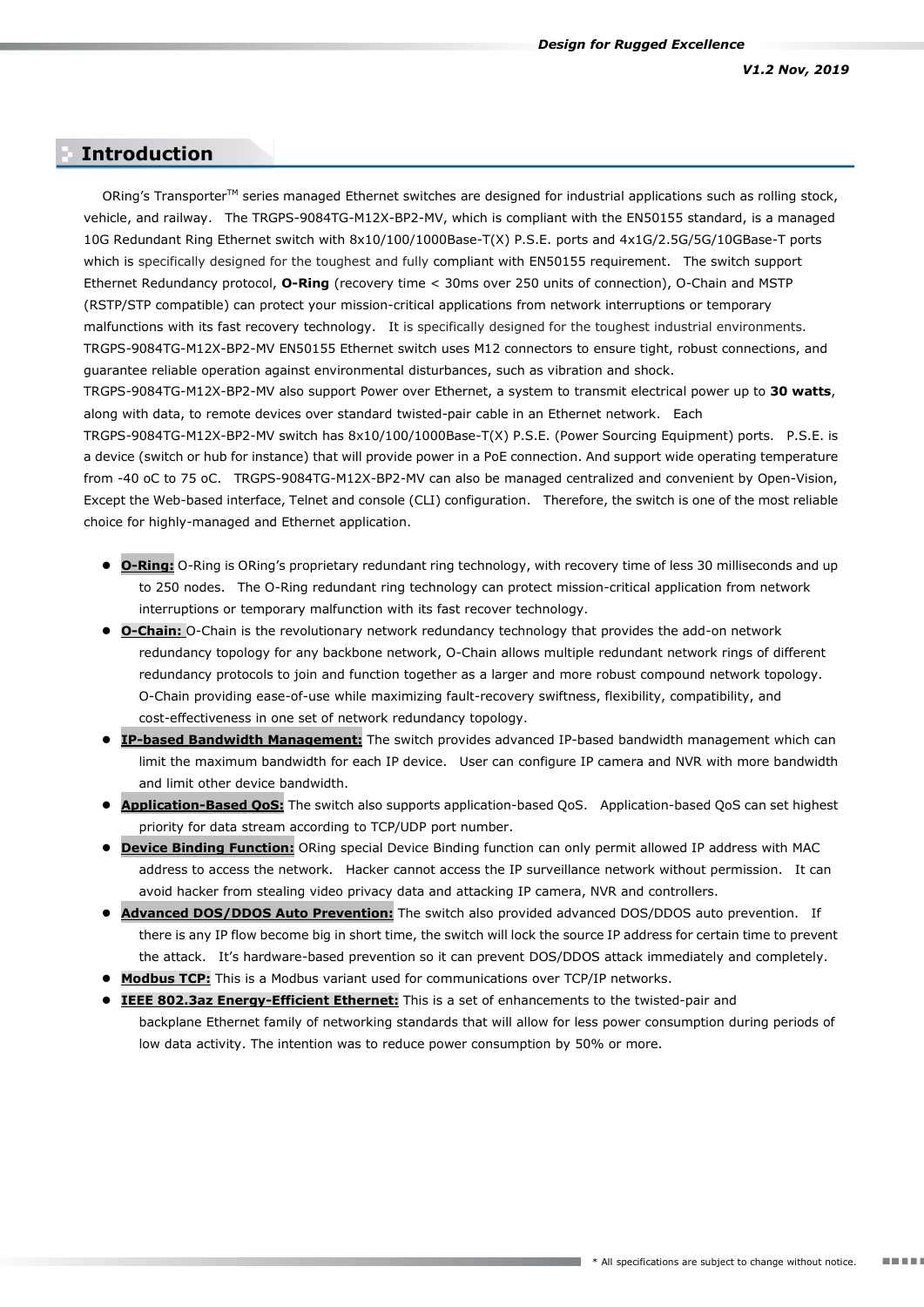## **Open-Vision**

ORing's switches are intelligent switches. Different from other traditional redundant switches, ORing provides a set **Specifications** of Windows utility (Open-Vision) for user to manage and monitor all of industrial Ethernet switches on the industrial network.



*Commander Host Monitor Topology View*

## **Dimension**



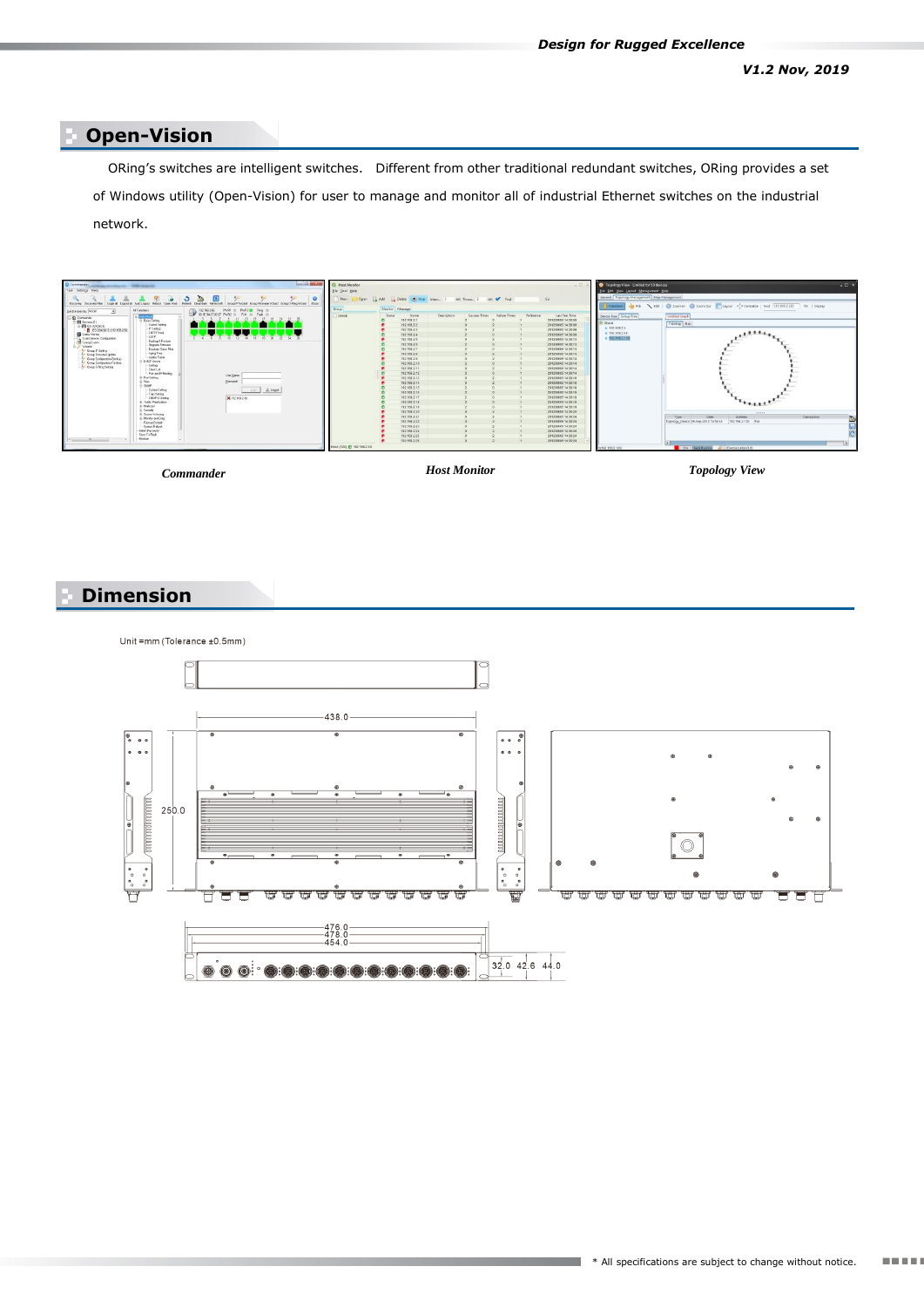## **Pin Definition**

| 5<br>4       | 10/100/1000Base-T(X) P.S.E. M12 port |                       | 1G/2.5G/5G/10GBase-T M12 port |             |
|--------------|--------------------------------------|-----------------------|-------------------------------|-------------|
| 6            | Pin No.                              | Description           | Pin No.                       | Description |
|              | #1                                   | BI_DA+ with PoE Vout+ | #1                            | BI DA+      |
| 8            | #2                                   | BI DA- with PoE Vout+ | #2                            | BI DA-      |
| X-Coding M12 | #3                                   | BI DB+ with PoE Vout- | #3                            | BI DB+      |
|              | #4                                   | BI DB- with PoE Vout- | #4                            | BI DB-      |
|              | #5                                   | BI DD+                | #5                            | BI DD+      |
|              | #6                                   | BI DD-                | #6                            | BI DD-      |
|              | #7                                   | BI DC-                | #7                            | BI DC-      |
|              | #8                                   | BI DC+                | #8                            | BI DC+      |

# **Specifications**

| <b>ORing Switch Model</b>                                      | TRGPS-9084TG-M12X-BP2-MV                                              |  |  |  |
|----------------------------------------------------------------|-----------------------------------------------------------------------|--|--|--|
| <b>Physical Ports</b>                                          |                                                                       |  |  |  |
| 10/100/1000Base-T(X) with P.S.E.<br>Ports in M12 Auto MDI/MDIX | 8 (8-pin X-coding, female connector)                                  |  |  |  |
| 1G/2.5G/5G/10GBase-T Ports in M12<br>Auto MDI/MDIX             | 4 (8-pin X-coding, female connector)                                  |  |  |  |
| <b>Technology</b>                                              |                                                                       |  |  |  |
|                                                                | IEEE 802.3 for 10Base-T                                               |  |  |  |
|                                                                | IEEE 802.3u for 100Base-TX                                            |  |  |  |
|                                                                | IEEE 802.3ab for 1000Base-T                                           |  |  |  |
|                                                                | IEEE 802.3bz for 2.5G/5GBase-T                                        |  |  |  |
|                                                                | IEEE 802.3an for 10GBase-T                                            |  |  |  |
|                                                                | IEEE 802.3x for Flow control                                          |  |  |  |
|                                                                | IEEE 802.3ad for LACP (Link Aggregation Control Protocol)             |  |  |  |
| <b>Ethernet Standards</b>                                      | IEEE 802.1p for COS (Class of Service)                                |  |  |  |
|                                                                | IEEE 802.1Q for VLAN Tagging                                          |  |  |  |
|                                                                | IEEE 802.1w for RSTP (Rapid Spanning Tree Protocol)                   |  |  |  |
|                                                                | IEEE 802.1s for MSTP (Multiple Spanning Tree Protocol)                |  |  |  |
|                                                                | IEEE 802.1x for Authentication                                        |  |  |  |
|                                                                | IEEE 802.1AB for LLDP (Link Layer Discovery Protocol)                 |  |  |  |
|                                                                | IEEE 802.3at PoE specification (up to 30 Watts per port for P.S.E.)   |  |  |  |
|                                                                | IEEE 802.3af PoE specification (up to 15.4 Watts per port for P.S.E.) |  |  |  |
| <b>MAC Table</b>                                               | 32k                                                                   |  |  |  |
| <b>Priority Queues</b>                                         | $\overline{8}$                                                        |  |  |  |
| Processing                                                     | Store-and-Forward                                                     |  |  |  |
|                                                                | Switching latency: 7 us                                               |  |  |  |
|                                                                | Switching bandwidth: 96Gbps                                           |  |  |  |
| Switch Properties                                              | Max. Number of Available VLANs: 4095                                  |  |  |  |
|                                                                | IGMP multicast groups: 128 for each VLAN                              |  |  |  |
|                                                                | Port rate limiting: User Define                                       |  |  |  |
| Jumbo frame                                                    | Up to 10.2K Bytes                                                     |  |  |  |
|                                                                | Device Binding security feature                                       |  |  |  |
|                                                                | Enable/disable ports, MAC based port security                         |  |  |  |
|                                                                | Port based network access control (802.1x)                            |  |  |  |
| <b>Security Features</b>                                       | VLAN (802.1Q) to segregate and secure network traffic                 |  |  |  |
|                                                                | Radius centralized password management                                |  |  |  |
|                                                                | SNMPv3 encrypted authentication and access security                   |  |  |  |
|                                                                | Https / SSH enhance network security                                  |  |  |  |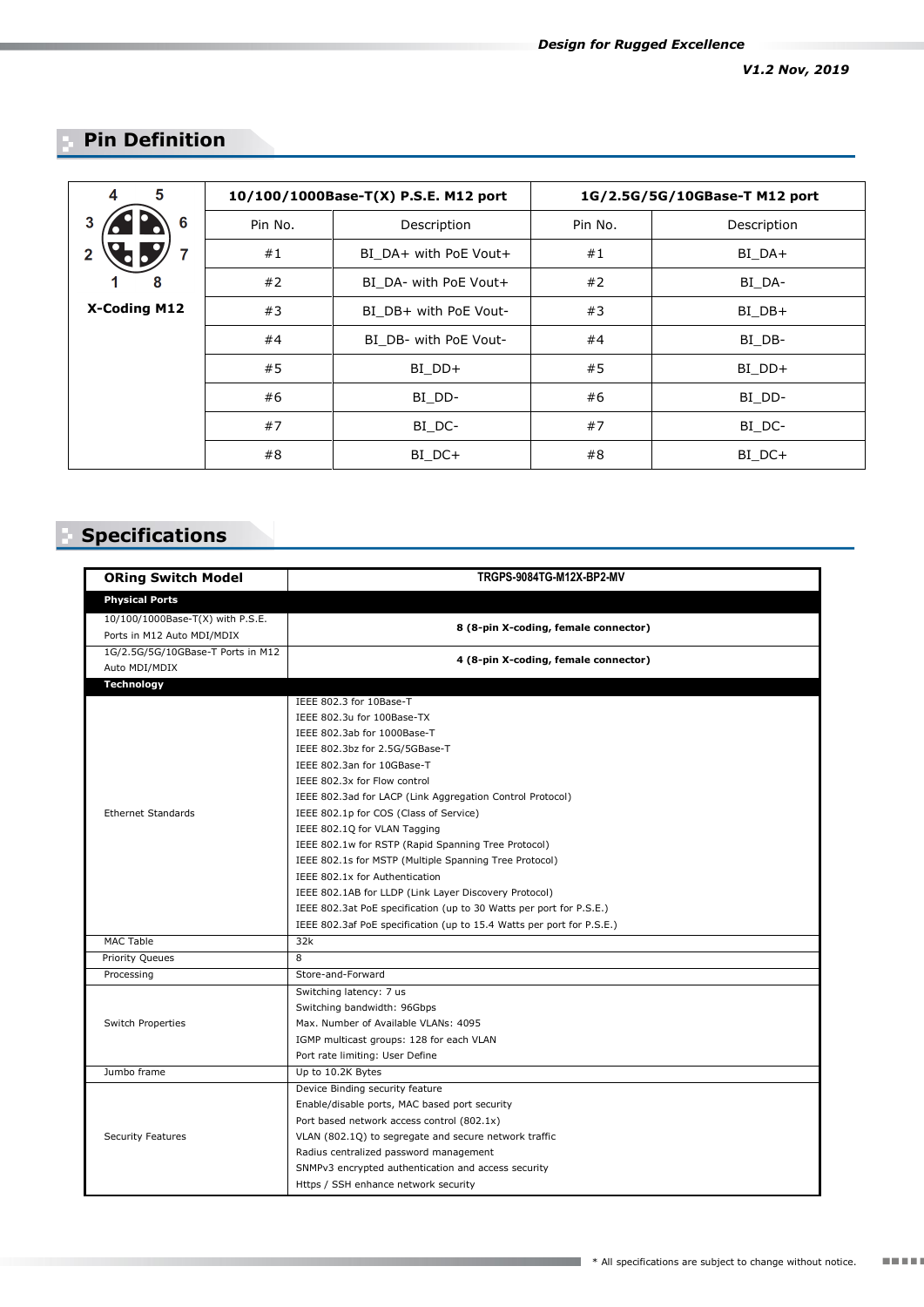|                                                   | STP/RSTP/MSTP (IEEE 802.1D/w/s)                                                                                                                        |  |  |
|---------------------------------------------------|--------------------------------------------------------------------------------------------------------------------------------------------------------|--|--|
|                                                   | Redundant Ring (O-Ring) with recovery time less than 30ms over 250 units                                                                               |  |  |
|                                                   | TOS/Diffserv supported                                                                                                                                 |  |  |
|                                                   | Quality of Service (802.1p) for real-time traffic                                                                                                      |  |  |
|                                                   | VLAN (802.1Q) with VLAN tagging and GVRP supported<br><b>IGMP Snooping</b>                                                                             |  |  |
| Software Features                                 | IP-based bandwidth management                                                                                                                          |  |  |
|                                                   | Application-based QoS management                                                                                                                       |  |  |
|                                                   | DOS/DDOS auto prevention                                                                                                                               |  |  |
|                                                   | Port configuration, status, statistics, monitoring, security                                                                                           |  |  |
|                                                   | DHCP Server/Client/Relay                                                                                                                               |  |  |
|                                                   | <b>SMTP Client</b>                                                                                                                                     |  |  |
|                                                   | Modbus TCP<br>O-Ring                                                                                                                                   |  |  |
| Network Redundancy                                | O-Chain                                                                                                                                                |  |  |
|                                                   | MSTP (RSTP/STP compatible)                                                                                                                             |  |  |
| RS-232 Serial Console Port                        | RS-232 in M12 A-coding, female connector with console cable. 115200bps, 8, N, 1                                                                        |  |  |
| <b>LED Indicators</b>                             |                                                                                                                                                        |  |  |
|                                                   |                                                                                                                                                        |  |  |
| Power Indicator (PWR)                             | Green: Power LED x 1                                                                                                                                   |  |  |
| Ring Master Indicator (R.M.)                      | Green: Indicates that the system is operating in O-Ring Master mode                                                                                    |  |  |
|                                                   | Green: Indicates that the system operating in O-Ring mode                                                                                              |  |  |
| O-Ring Indicator (Ring)                           | Green Blinking: Indicates that the Ring is broken.                                                                                                     |  |  |
| Fault Indicator (Fault)                           | Amber: Indicate unexpected event occurred                                                                                                              |  |  |
|                                                   | Top dual color LED for Ethernet speed indicator: Green LED for 1Gbps, Amber for 100Mbps, Off for 10Mbps                                                |  |  |
| 10/100/1000Base-T(X) M12 P.S.E.<br>Port Indicator | Middle Green LED for PoE enable indicator                                                                                                              |  |  |
|                                                   | Bottom Green LED for port Link/Act indicator                                                                                                           |  |  |
| 1G/2.5G/5G/10GBase-T M12 Port                     | Top dual color LED for Ethernet speed indicator: Green LED for 10Gbps, Amber for 1Gbps                                                                 |  |  |
| Indicator                                         | Middle dual color LED for Ethernet speed indicator: Green LED for 5Gbps, Amber for 2.5Gbps                                                             |  |  |
|                                                   | Bottom Green LED for port Link/Act indicator                                                                                                           |  |  |
| <b>Fault contact</b>                              |                                                                                                                                                        |  |  |
| Relay                                             | Relay output to carry capacity of 3A at 24VDC on M12 connector (A-coding, female connector)                                                            |  |  |
|                                                   |                                                                                                                                                        |  |  |
| <b>Power</b>                                      |                                                                                                                                                        |  |  |
| Redundant Input power                             | 110 (50.4-154) VDC on 4-pin M12 S-coding, male connector                                                                                               |  |  |
| Power consumption (Typ.)                          | 41 Watts (power consumption of P.S.E. is not included)                                                                                                 |  |  |
| PoE Total Power Budget                            | 60W                                                                                                                                                    |  |  |
| Overload current protection                       | Present                                                                                                                                                |  |  |
| Reverse Polarity Protection                       | Present                                                                                                                                                |  |  |
|                                                   |                                                                                                                                                        |  |  |
| <b>Physical Characteristic</b>                    |                                                                                                                                                        |  |  |
| Enclosure                                         | $IP-30$                                                                                                                                                |  |  |
| Dimension (W x D x H)                             | 438 (W) x 250 (D) x 44 (H) mm (17.2 x 9.8 x 1.7 inch)                                                                                                  |  |  |
| Weight (g)                                        | 3919g                                                                                                                                                  |  |  |
| <b>Environmental</b>                              |                                                                                                                                                        |  |  |
| Storage Temperature                               | -40 to 85 $\degree$ C (-40 to 185 $\degree$ F)                                                                                                         |  |  |
| <b>Operating Temperature</b>                      | -40 to 75°C (-40 to 167 °F)                                                                                                                            |  |  |
| <b>Operating Humidity</b>                         | 5% to 95% Non-condensing                                                                                                                               |  |  |
| <b>Regulatory Approvals</b>                       |                                                                                                                                                        |  |  |
|                                                   |                                                                                                                                                        |  |  |
| EMC<br>EMI                                        | CE EMC (EN 55024, EN 55032), FCC Part 15 B, EN 50155(EN 50121-1, EN 50121-3-2)<br>EN 55032, CISPR32, EN 61000-3-2, EN 61000-3-3, FCC Part 15 B class A |  |  |
|                                                   | EN 55024 (IEC/EN 61000-4-2 (ESD), IEC/EN 61000-4-3 (RS), IEC/EN 61000-4-4 (EFT),                                                                       |  |  |
| EMS                                               | IEC/EN 61000-4-5 (Surge), IEC/EN 61000-4-6 (CS), IEC/EN 61000-4-8 (PFMF), IEC/EN 61000-4-11 (DIP))                                                     |  |  |
| Shock                                             | IEC60068-2-27                                                                                                                                          |  |  |
| Free Fall                                         | IEC60068-2-31                                                                                                                                          |  |  |
| Vibration                                         | IEC60068-2-6                                                                                                                                           |  |  |
| Safety                                            | EN60950-1                                                                                                                                              |  |  |